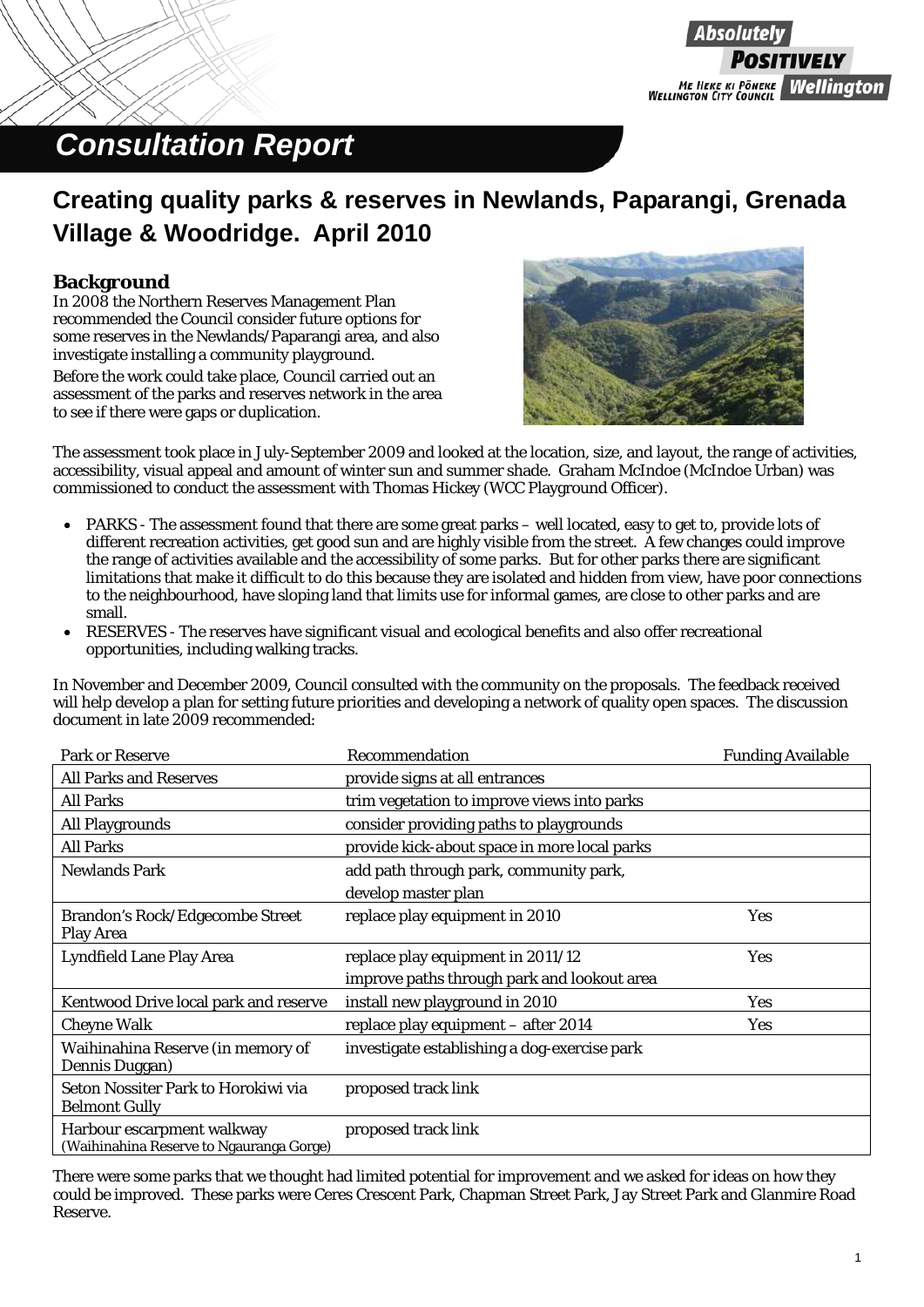

Most of the recommendations currently have no funding.

The Community were advised that any upgrades or new ideas will also need to be consistent with Council policies and plans, including the Playgrounds Policy and Open Space Access Plan (Tracks). These provide provision models or levels of service, and prioritise upgrades and new facilities throughout the City.

#### In total 28 responses were received. 3 were from organisations.

Approximately 70 people attended 2 open sessions with staff. Officers also attended a Newlands/Paparangi Progressive Association meeting.

There is a table at the end of this report that contains comments and suggestions on each park and reserve.

A network plan has been developed based on the feedback received from the community. There is also a map of the area that details key work and improvements that are needed to create quality parks and reserves in this area.

#### **Suburb background**

The suburbs of Newlands, Paparangi, Grenada Village and Woodridge contain a number of parks for recreation, including six playgrounds and four sportsfields. There are also many reserves with ecological and landscape values. New reserves have been added over the past 10 years through subdivisions, especially around Woodridge and along the harbour escarpment.

The last Census was conducted in 2006. It recorded over 11,200 people living in over 4,400 dwellings in these 4 suburbs. The percentage of Maori is higher than for Wellington City, as well as Indian, Sri Lankan, Filipino. The proportion of people aged between 15 and 24 is smaller.

Population growth in the area is projected to be lower than other parts of the city. By 2026, the population in the Newlands/Paparangi area is projected to be 13,480.

#### **Parks and reserve use**

The feedback form contained some questions on what parks and reserves the respondents use. The most visited parks were Helston Park Play Area, Kenmore Street Play Area and Salford Street. These all have modern playgrounds. Over 60% visited parks in the area at least once a week.

Visits to reserves and tracks were less frequent. Only around 30% visit reserves at least once a week. The most visited reserves were Seton Nossiter Park and Waihinahina Reserve (in memory of Dennis Duggan). The most popular activities were walking and enjoying the views.

#### **Gaps in recreation activities**

People were asked are these suburbs well catered for. Some said there needed to be more recreation activities or facilities:

Seats and picnic tables *- "sheltered picnic areas" "seats to look at the views" "Extended walks" "all weather paths required- not underwater!" "activities for older Children, Teenagers and Adults" "mountain biking tracks or skills area."* There are *"very limited mountain biking options" "somewhere for kids to learn to ride bikes & hone their skills" "playgrounds for children aged over 6years old." "modern or upgraded playgrounds within walking distance of house" "all playgrounds need at least one baby swing and things to crawl through"*  There is a *"lack of good children's playgrounds in Woodridge and Newlands" "I consider that providing a playarea in the heart of Paparangi would be a great addition to the suburb especially given that there are a lot of young families now in this area."*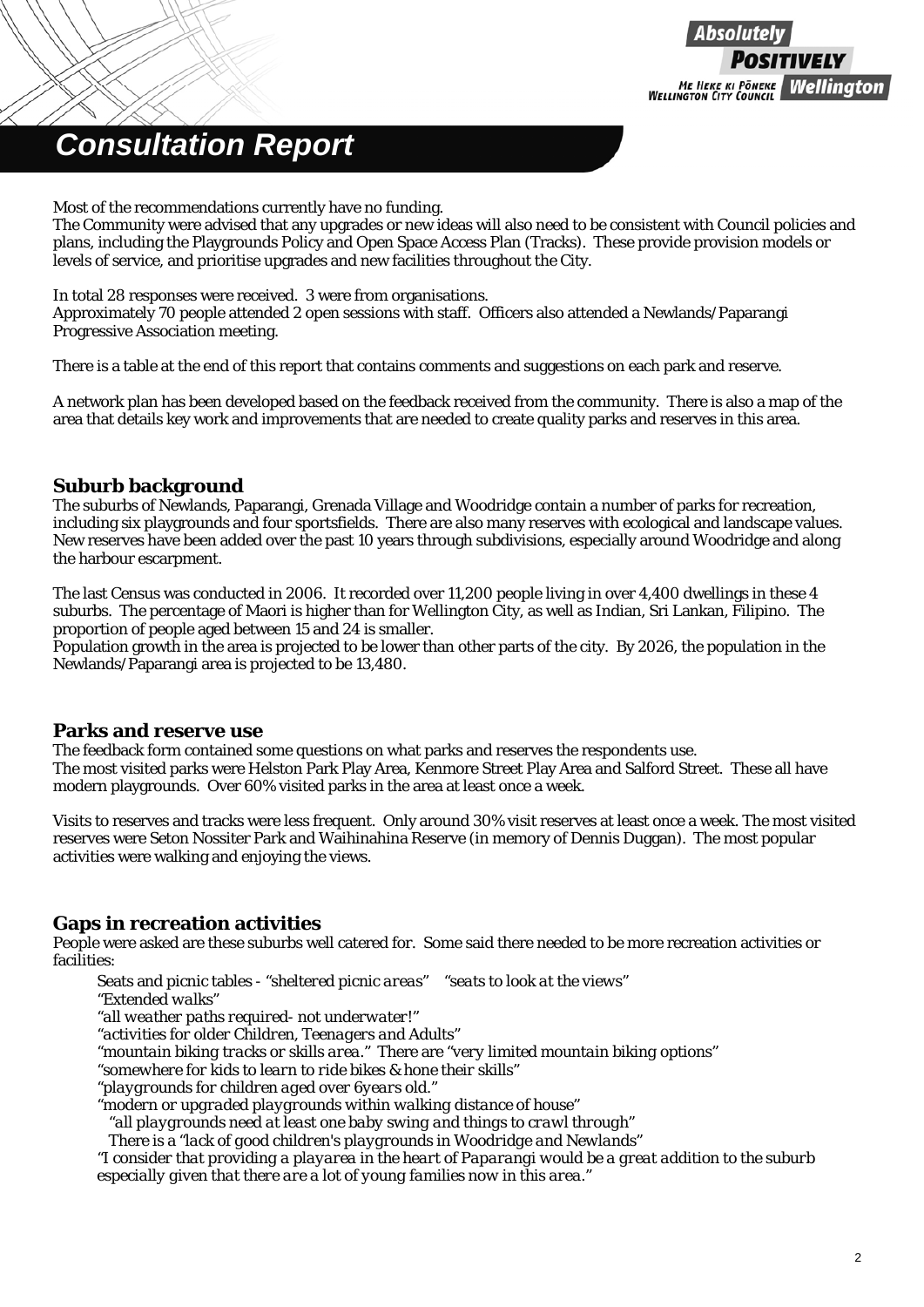

#### **Playgrounds**

There is a perception that there is a lack of playgrounds in this area. The hilly topography makes the area less walkable so you either have to drive or walk a long way away to reach a good quality playground like Helston Park Play Area.



*"If my kids want to go to a playground, we end up having to walk to Helston Road or Kenmore Street, which is a good 15 – 20 mins walk with a pushchair. It would be brilliant to see something developed closer"* 

*"While* (Helston Road) *is a good playground it is not central to this community. It is on the outer boundary and serves the Johnsonville area more easily (there is the physical boundary of a large hill in between)."* 

*"Kenmore park is small and caters for toddlers more, next to plunket. We need bigger parks and more things to do there." "These days I take visiting grandchildren to Helston Road Park, although it is some distance away, because of the larger amount of equipment and its attractiveness."* 

There are currently gaps in playground provision in Paparangi and Woodridge. A new playground will be installed in Woodridge later this year. Council officers will look at suitable sites in Paparangi that could accommodate a playground.

Residents also noted a gap in provision around Newlands as they felt Kenmore Street only provides equipment for pre-schoolers. Newlands Park is the preferred location for a Community Playground. Not surprisingly there is a lot of support for this:

*"would love to see a new community playground at Newlands Park. We currently make many trips to the playgrounds at Helston Road and Johnsonville Pool"* 

*"a community playground at Newlands Park would be extremely well utilised being so close to two schools + two kindergartens and the Mall"* 

*"the addition of a new community park near Newlands Park would add to the enhancements being made around the shopping centre. We would definitely use it!!!"* 

*"it is exciting that the Council is considering installing new playgrounds they are much needed"* 

The only Community Park is Helston Park Play Area on the western side. Community Parks usually have bigger playgrounds with a range of equipment for a range of ages.

The proposed renewal programme for playgrounds was supported but some felt this should be a priority in the short term – not in 15-20 years time.

*"Better playgrounds and new playgrounds are essential in this community TODAY not 10 years or longer down the track"* 

### **Tracks**

Respondents said it was important to maintain existing links in the area and create:

- 1. links to new subdivisions e.g. from Woodridge to Seton Nossiter Park, Newlands Road via Spenmoor Reserve
- 2. longer walking or mountain biking opportunities e.g. between Ngauranga and Horokiwi/Belmont
- 3. multi-use tracks to cater for more users e.g. mountain bikes, horses, buggies

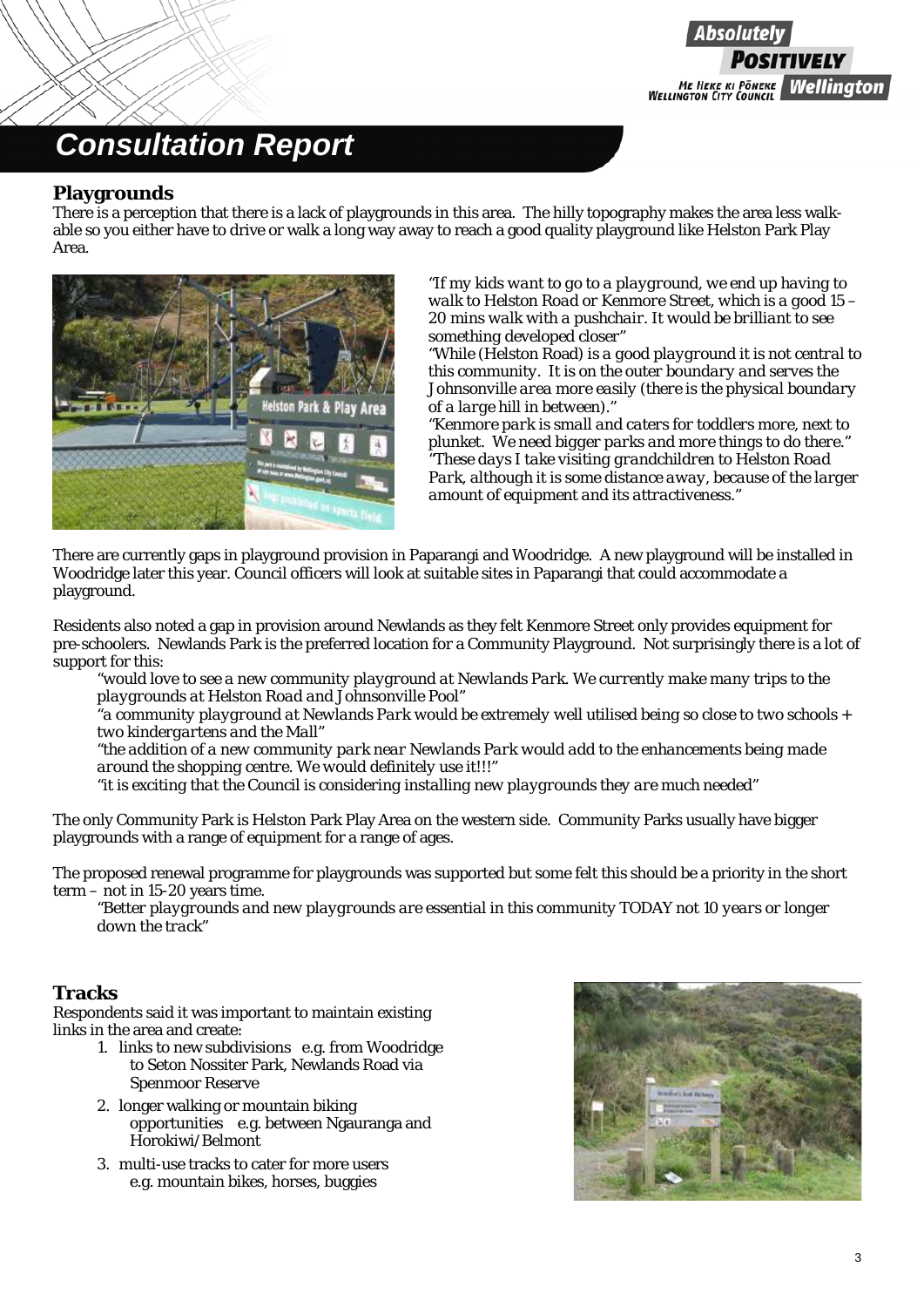

*"provide enhanced walkway connections between parts of the suburb and between green spaces" "Seton Nossiter park - The links and walkways to this park are brilliant and I look forward to the continued development of links to Grenada North and Horokiwi rd."* 

*"enthusiastically support the proposed harbour escarpment track and the Seton Nossiter and Horokiwi Track as a dual bushwalking and mountain biking track."* 

*"Would LOVE to see the possible track routes you have identified in map 3, but with plenty of access/exit points."* 

*"A large loop if possible (subject to topography of course) would be excellent i.e. connecting the harbour escarpment track back up to the southern end of Newlands"* 

There was a lot of support for completing the Escarpment track and developing the link from Seton Nossiter to Lincolnshire Farms. Some recommended Council should negotiate with private owners now to get these tracks established sooner. Council officers are in on-going discussions with developers in Woodridge and Bellevue on improving access.

There is no money for new tracks in the Long-Term Council Community Plan for the next few years. If communities want to build tracks on existing reserve land, Council will consider providing support.

Some people suggested seating could be added along tracks so people can enjoy the views of city, harbour and forest. *"We have some fabulous views of Wellington from both Gilberd Bush and Brandon's Rock walkway. Some strategically placed seats could make the most of these views there are some sheltered spots" "Some seating on these tracks to sit and soak up the harbour views would be greatly beneficial."* 

There were suggestions around improving information on the parks and reserves in these suburbs. A number of respondents did not know about other places except for their local park. Some said more signage at parks was needed so locals knew about them. For example ID signs, signs indicating links through park to other streets, signage on roads as approach park/reserve entrances.

*"Signage is greatly needed not only of the parks but of all the access ways that make getting to the parks easier to get to."* 

#### **New suggestions**

A summary of suggestions for each park and reserve is included in Appendix 1. Some suggestions included:





| Picnic areas       | "open grassy area  could have a few sheltered picnic tables for families to enjoy a local day out"  |
|--------------------|-----------------------------------------------------------------------------------------------------|
|                    | "a table with seats near the shade would be great or seats for adults"                              |
| Dog exercise       | Fencing - "Badly needs fencing & gates- far too easy for dogs to leave the park & get onto the      |
| areas              | road via a neighbouring property or off the access track onto Newlands Road!!!"                     |
|                    | "Separate fenced area for puppies, small or timid dogs (& their owners!) to play/socialise"         |
|                    | Obstacle course                                                                                     |
| <b>Playgrounds</b> | "would be great with a walking path to the playground"                                              |
| Re-vegetation      | Possible sites mentioned include Ceres Crescent, Water Reservoir, 79 Kentwood Ave, Lyndfield        |
|                    | Lane (incorporating community orchard) and Waihinahina e.g. "small pockets of tree planting on      |
|                    | the large grassy area to enhance the visual quality."                                               |
|                    | Sports & exercise Netball and basketball hoops. Fitness course                                      |
| equipment          |                                                                                                     |
| All-weather        | Some parks have poor drainage or have steep slippery slopes e.g. to reach play equipment, to        |
| access tracks      | commute through parks. The popular all-weather loop track at Karori Park was mentioned. Some        |
|                    | thought it would be good to establish an all weather track and a fitness circuit at Newlands Park.  |
| Area for bikes     | Some spaces for bike riding for children. The Walkways/Tracks officer has said that any skills      |
|                    | area should preferably have a bike-able track nearby - like Mt Victoria or Karori Park. There are   |
|                    | few suitable tracks for mountain biking in the area - so the cost of this track would probably have |
|                    | to be considered to.                                                                                |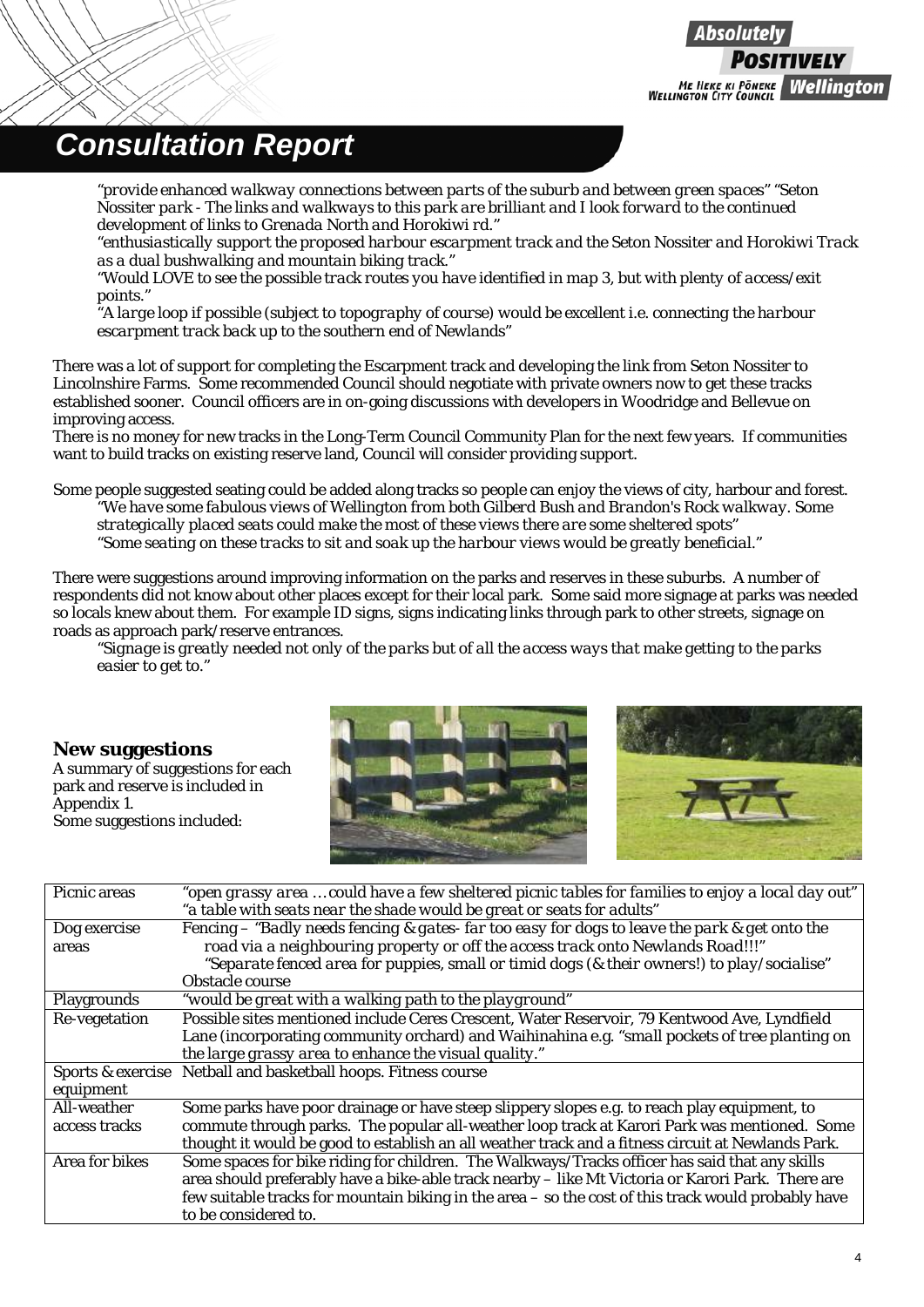

New parks *"A flat green area/park which can be used for recreation and relaxation needs to be identified and established in the new subdivision along the Mark Avenue Extension. At the moment all reserve land to be vested is unusable scrub-land on a slope - the council needs to establish the recreational needs of this new area now, before more building/development commences."*

### **Importance of and future uses for 4 parks - Jay Street, Ceres Crescent, Chapman Street, Glanmire Road**

We indicated there were 3 parks and 1 reserve for which we want to consider future options. These all had poor qualities or limitations which are difficult to overcome e.g. steep slope, isolated, small. We asked about the importance of these places and possible uses.

A number of respondents did not know about other places except for their local park. That meant they were not able to give an opinion on the importance of these 4 parks/reserves. Therefore the question on possible future uses was not well answered.

Over half didn't know if these 4 sites were important (see Table below). Under a third thought Ceres Crescent and Jay Street were important.

| Park/Reserve            |          | Park is important | Park is not important | Don't know |
|-------------------------|----------|-------------------|-----------------------|------------|
| <b>Ceres Crescent</b>   | $(n=17)$ | 29%               | 18%                   | 53%        |
| Chapman Street $(n=16)$ |          | 19%               | 25%                   | 56%        |
| <b>Jay Street</b>       | $(n=17)$ | 29%               | 18%                   | 53%        |
| <b>Glanmire Road</b>    | $(n=17)$ | 24%               | 12%                   | 65%        |

Below are some comments from the Community on why these parks and reserves are important. There are also some ideas on what activities that could be developed there.

| <b>Park/Reserve</b>           | <b>Important because it</b>                                                                                                                                                      | <b>Suggestions for</b><br>improvement                                                             | <b>Recreation activities that</b><br>could be developed                                                                                                                                                             |
|-------------------------------|----------------------------------------------------------------------------------------------------------------------------------------------------------------------------------|---------------------------------------------------------------------------------------------------|---------------------------------------------------------------------------------------------------------------------------------------------------------------------------------------------------------------------|
| <b>Ceres Crescent Park</b>    | has good views<br>provides a link to other<br>streets                                                                                                                            | install a sign<br>plant more<br>plants                                                            | add seats/picnic tables                                                                                                                                                                                             |
| <b>Chapman Street</b><br>Park | has good views<br>provides a link to other<br><b>streets</b>                                                                                                                     | install a sign<br>plant some<br>plants                                                            | add some play equipment<br>garden<br>add seats/picnic tables<br>add a path to seats/lookout<br>add walkway through bush<br>near tanks<br>(NOTE: this comment referred<br>to the reservoir reserve in<br>Chapman St) |
| <b>Jay Street Park</b>        | large, flat & sheltered<br>provides a link to<br><b>Newlands College</b><br>provides wildlife<br>habitat<br>in an area with lots of<br>young families<br>no other parks close by | open up by<br>$\bullet$<br>removing some<br>trees<br>cut grass more<br>often<br>fix poor drainage | upgrade playground<br>community garden/orchard<br>dog exercise area<br>add seats/picnic tables                                                                                                                      |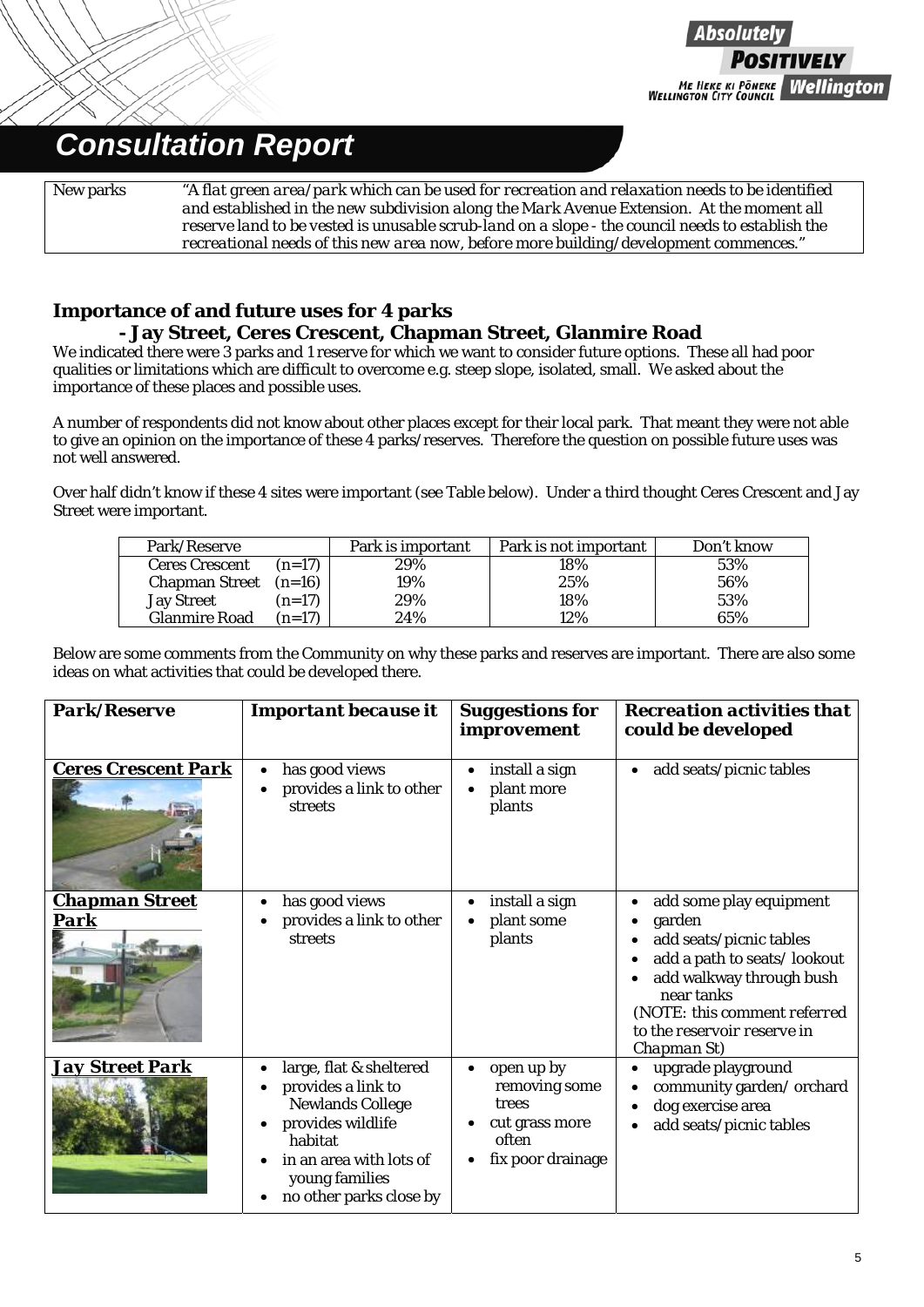7ELY ME HEKE KI PÕNEKE<br>| WELLINGTON CITY COUNCIL **Wellington** 

**Absolutely** 

### *Consultation Report Glanmire Road Reserve* • open space  $| \cdot |$  install a footpath beside the road plant more plants install a sign add seats/picnic tables

#### **Summary**

Playgrounds, especially those with newer play equipment, are the most visited places by those commenting on the proposals for parks and reserves in the Newlands, Paparangi, Grenada Village and Woodridge. Many seem to value the places and spaces that are provided.

There is a perception there are gaps in recreation facilities/activities in this area – particularly playgrounds, long walks and tracks open to mountain bikers.

It is clear that some people were not aware of all the activities/facilities that are currently provided by Parks and Gardens. Better information and signage would make residents aware of these opportunities.

Parks and Gardens should continue to work with and support community groups on re-vegetation projects.

Megan Duncan Parks and Recreation Planner Parks and Gardens April 2010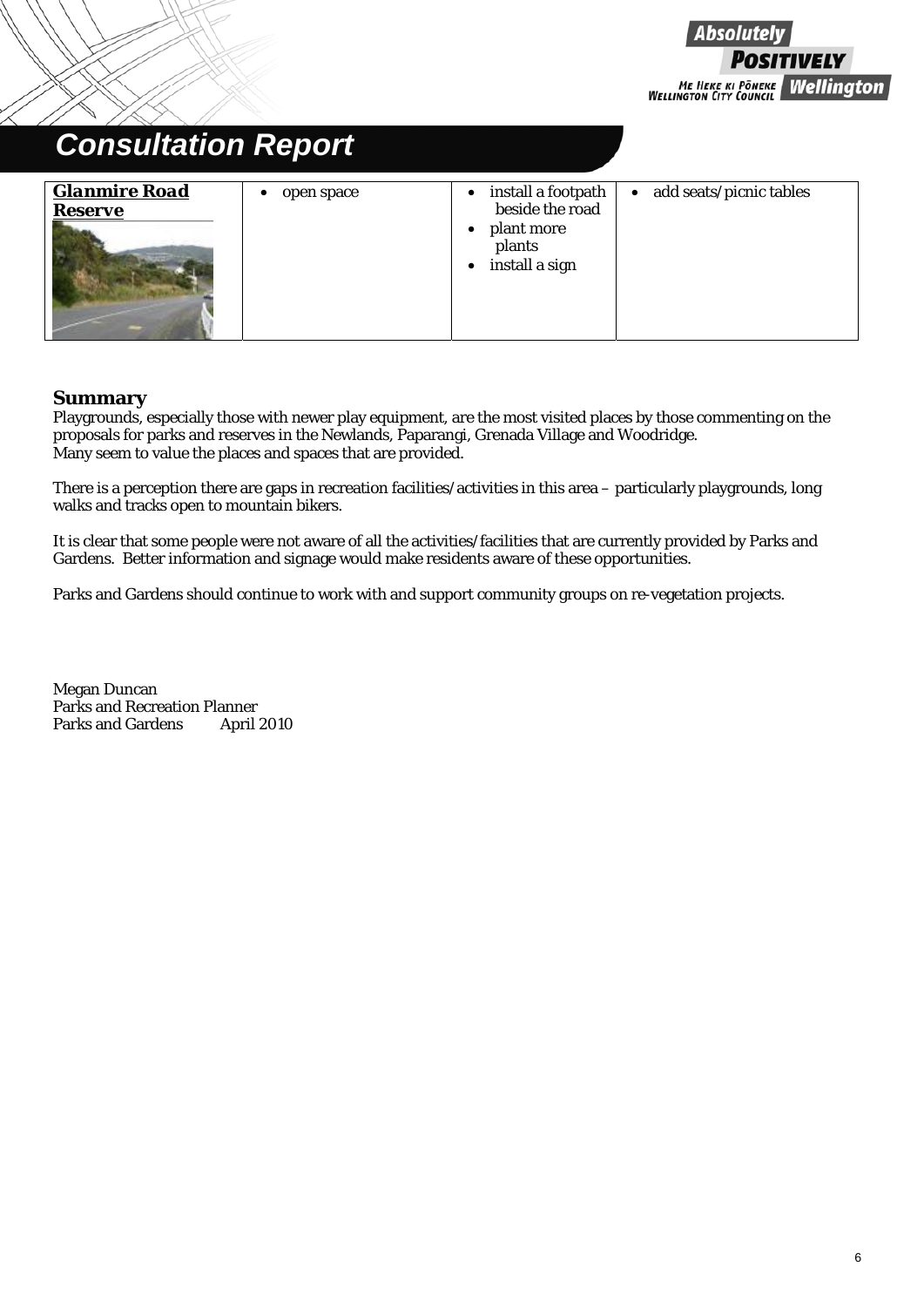

## **APPENDIX 1**

### **Comments & Suggestions on Parks, Reserves & Walkways in Newlands, Paparangi, Grenada Village & Woodridge.**

Comments and suggestions on Ceres Crescent Chapman Street Park, Glanmire Street Reserve and Jay Street Park are included in the **Consultation Report** (April 2010).

| <b>NEWLANDS</b>                            |                                                                                                                                                                                                                                                                                                                                                                                                                                                    |
|--------------------------------------------|----------------------------------------------------------------------------------------------------------------------------------------------------------------------------------------------------------------------------------------------------------------------------------------------------------------------------------------------------------------------------------------------------------------------------------------------------|
| <b>PARK RESERVE</b>                        | <b>SUGGESTIONS FROM PUBLIC</b>                                                                                                                                                                                                                                                                                                                                                                                                                     |
| Brandon's Rock/ Edgecombe Street Play Area | Provide seating/shade/shelter                                                                                                                                                                                                                                                                                                                                                                                                                      |
| Brandon's Rock Walkway                     | Monitor encroachments<br>Install seats so people can enjoy views (2)                                                                                                                                                                                                                                                                                                                                                                               |
| Cheyne Walk Play Area                      | Playground needs upgrade - it is in poor condition and is secluded.                                                                                                                                                                                                                                                                                                                                                                                |
| <b>Community House Reserve</b>             | Possible location for community playground as it is close to mall<br>Possible location for community garden or flower garden (2)<br>Provide seating - provide a lunch spot for local workers<br>Toilets needed                                                                                                                                                                                                                                     |
| Dungarvan Road Reserve                     | Could be part of Escarpment track/loop track                                                                                                                                                                                                                                                                                                                                                                                                       |
| <b>Gilberd Bush Reserve</b>                | Seats – where sheltered – so can enjoy views Improve track – slippery and<br>uneven track                                                                                                                                                                                                                                                                                                                                                          |
| <b>Henly Estate</b>                        |                                                                                                                                                                                                                                                                                                                                                                                                                                                    |
| Kenmore Street Play Area                   |                                                                                                                                                                                                                                                                                                                                                                                                                                                    |
| Lyndfield Lane Play Area                   | Playground needs upgrade - it is old & underutilised (2) and needs to meet the<br>needs of growing population<br>Possible location for community playground<br>Would make a good site for community garden or orchard<br>Replace pine trees                                                                                                                                                                                                        |
| Newlands Park                              | Needs better parking (6)<br>New playground would be good (6)<br>Close to mall & schools (2)<br>Priority as there is a gap (2). Needs funding<br>Need to consider location on park<br>Toilet needed (2)<br>Need to improve drainage<br>All weather track (2)<br>Fitness course (2)<br>Add to skatepark + a graffiti wall (2)<br>BMX/Bike area (2)<br>Practise nets/walls, hoops (2)<br>Install seating so can watch sport and skateboarding etc (3) |
| <b>Pinkerton Park</b>                      | Park has safety issues (3) & is underutilised<br>Improve maintenance of tracks – these provide a link to Newlands College<br>Possible location for playground - services a big community<br>Needs some play equipment e.g. flying fox, slide, bikes<br>Picnic tables needed                                                                                                                                                                        |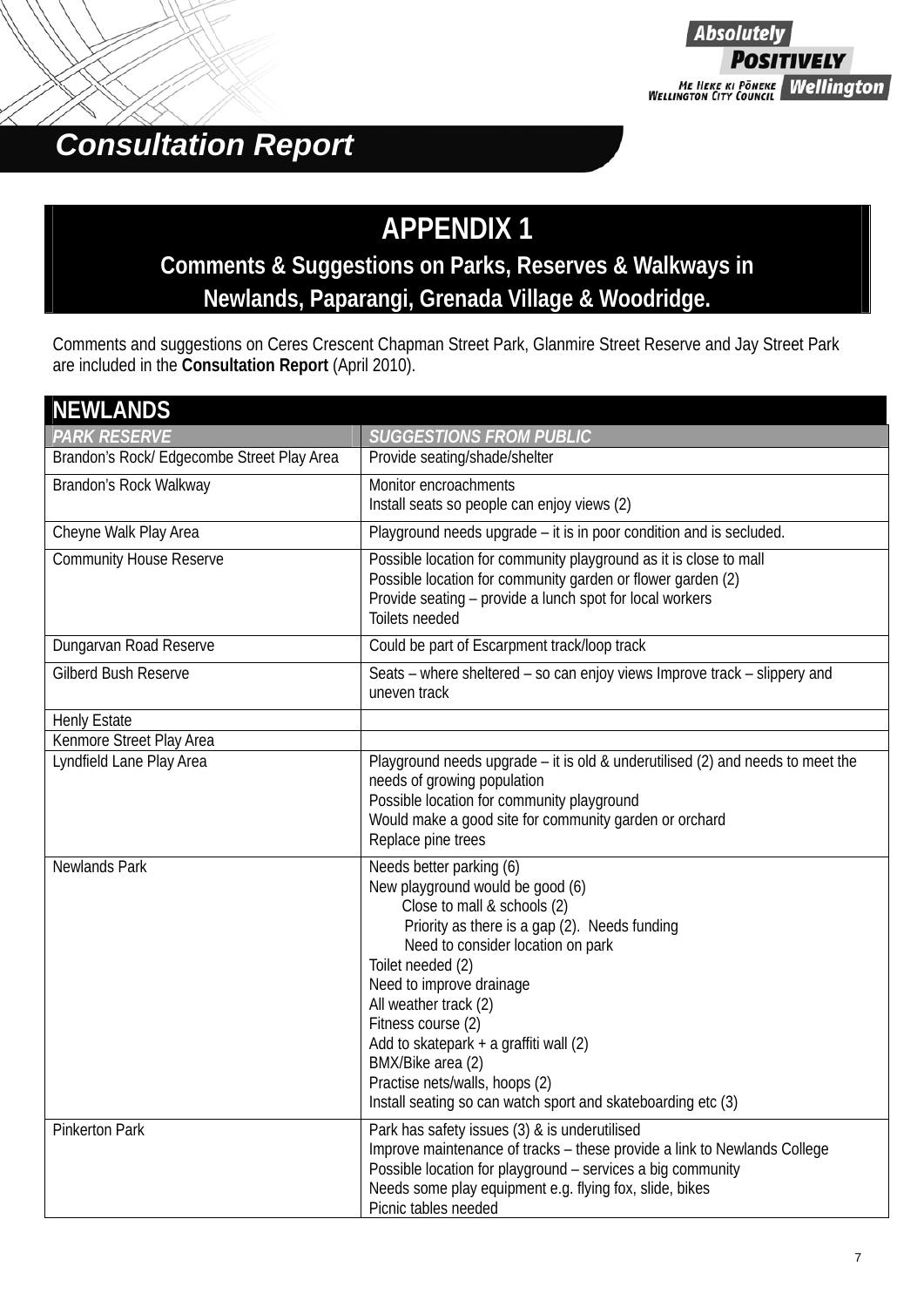**Absolutely POSITIVELY** ME HEKE KI PÖNEKE Wellington

# *Consultation Report*

| Salford Street Play Area                            | Path needed to playground                                                                                                                                                                                                                                                                                                                                                                                                                                               |
|-----------------------------------------------------|-------------------------------------------------------------------------------------------------------------------------------------------------------------------------------------------------------------------------------------------------------------------------------------------------------------------------------------------------------------------------------------------------------------------------------------------------------------------------|
|                                                     | Add more equipment - slide, hoops, scooters                                                                                                                                                                                                                                                                                                                                                                                                                             |
|                                                     | Easier parking needed (steep road)                                                                                                                                                                                                                                                                                                                                                                                                                                      |
| <b>Spenmoor Street Reserve</b>                      | Needs fencing/gates<br>Provide water and bins for dogs<br>Drainage poor & gets slippery (2)<br>Long grass- needs regular maintenance (2)<br>Improve path as link to public transport (2)<br>Flatten - build a sports field                                                                                                                                                                                                                                              |
| <b>Tamworth Crescent Reserve</b>                    | Have track entrance to proposed escarpment track here                                                                                                                                                                                                                                                                                                                                                                                                                   |
| Waihinahina Reserve (in memory of Dennis<br>Duggan) | <b>Extend Dog Exercise Area</b><br>Decrease Dog Exercise Area<br>Fence areas. Have gate at entrance (2)<br>Separate areas for big & small dogs<br>Provide seats so people can enjoy views & all weather tracks<br>Maintain lookout (3)<br>Wheelchair access<br>Bike area (2)<br>Bins needed, Information shelter<br><b>Obstacles</b><br>Area has poor drainage and grass growth (3)<br>Swimming/wading area for dogs<br>Re-vegetation in some places (2)<br>Wetland (2) |
| <b>PROPOSED LINK</b><br>Escarpment                  | Approve of proposed Escarpment Track (6)<br>New track needs to be a multi-use track (3)<br>Need recreation opportunities closer to home<br>Create good links to community<br>Council should negotiate access with private landowners now (2)<br>provide seating so people can enjoy views<br>Protect bush<br>Monitor encroachments                                                                                                                                      |

| <b>WOODRIDGE</b>           |                                                                            |
|----------------------------|----------------------------------------------------------------------------|
| <b>PARK RESERVE</b>        | SUGGESTIONS FROM PUBLIC                                                    |
| <b>Kentwood Drive Park</b> | Park needs a name                                                          |
|                            | Consider drainage and shelter                                              |
| 79 Kentwood Drive Reserve  | Possible playground site                                                   |
|                            | Recommend re-vegetation                                                    |
| White Pine Avenue Reserve  | Formalise track to Seton Nossiter Park (NOTE not on land owned by Council) |
| Water Reservoir            | Recommend re-vegetation                                                    |